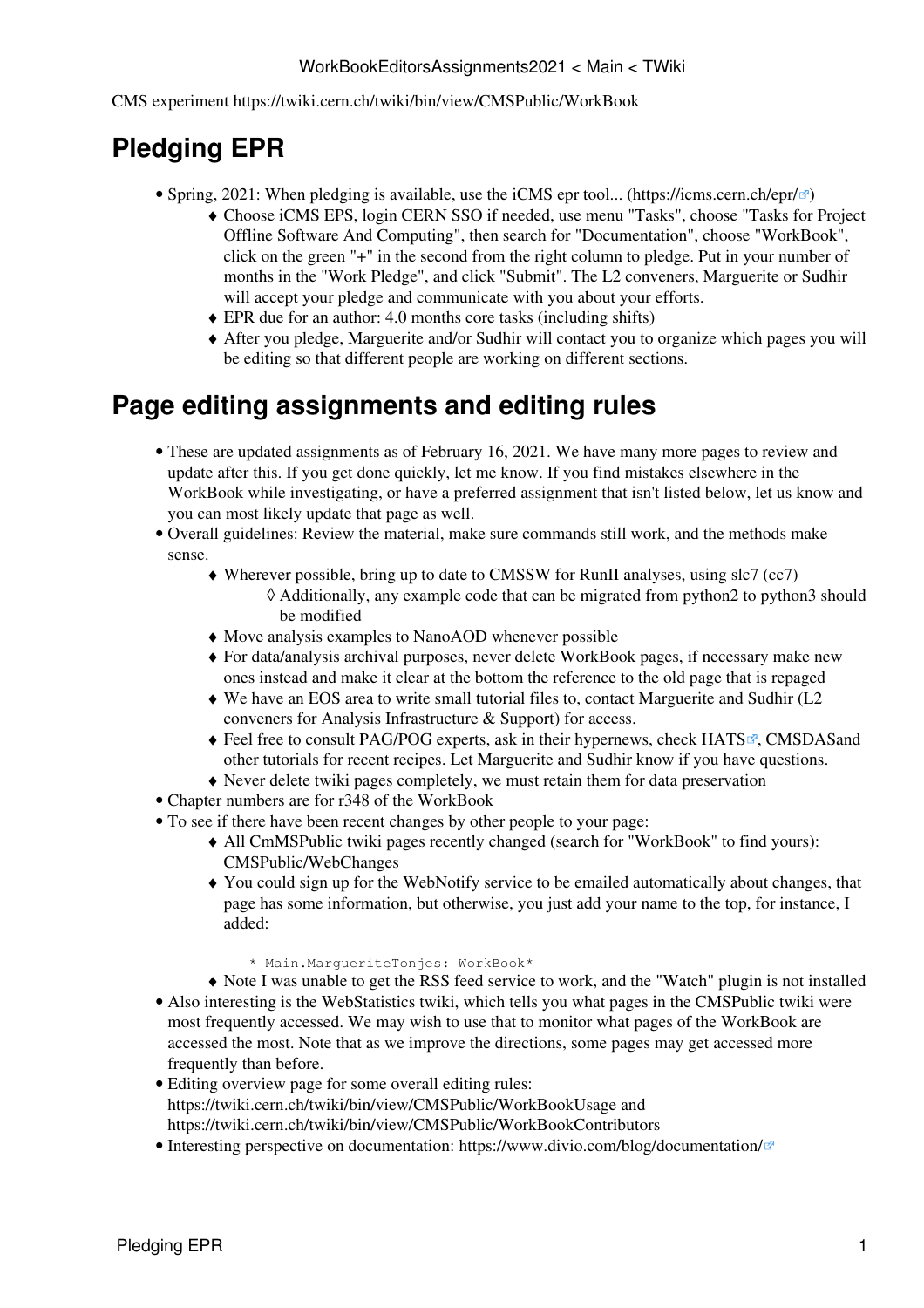## **Assignments table**

\* needs edit!\*

| <b>Person</b>          | Page/page group                             | <b>Notes</b>                                    | <b>Status</b>  |
|------------------------|---------------------------------------------|-------------------------------------------------|----------------|
| Marguerite             | WorkBook                                    | Want to put schools earlier on; remove          | <b>UPDATED</b> |
| Tonjes                 |                                             | WorkBook printout, review for pages that        |                |
|                        |                                             | need updating                                   |                |
|                        | <b>Jhovanny Andres WorkBookFWLitePython</b> | update for python3 as appropriate, also         |                |
| Mejia Guisao           |                                             | consider adding in pyROOT and other newer       |                |
|                        |                                             | analysis tools                                  |                |
| <b>Sudhir Malik</b>    |                                             | method/page to archive/depreciate PAT           | <b>TODO</b>    |
|                        |                                             | materials                                       |                |
| Shengquan Tuo          | WorkBookWriteFrameworkModule                | update to be new student-friendly and 2021      | <b>DONE</b>    |
|                        |                                             | accurate                                        |                |
| Shengquan Tuo          | WorkBookEDMTutorialProducer                 |                                                 | <b>TODO</b>    |
| <b>Clayton Bennett</b> | WorkBookBTagging                            | review/rewrite 7.9 WorkBookBTagging             | <b>DONE</b>    |
| Itana Bubanja          | WorkBookGenIntro                            | review 6.1 WorkBookGenIntro                     | <b>DONE</b>    |
| Itana Bubanja          |                                             | WorkBookGenerationreview 6.2 WorkBookGeneration | <b>DONE</b>    |
| Itana Bubanja          | WorkBookSimDigi                             | review 6.3 WorkBookSimDigi                      | <b>DONE</b>    |
| Itana Bubanja          | WorkBookReco                                | review 6.4 WorkBookReco                         | <b>DONE</b>    |
| Itana Bubanja          |                                             | review/change 4.3                               | <b>DONE</b>    |
| Itana Bubanja          |                                             | review/change 4.3, 4.4, 4.5                     |                |
| Nitish Dhingra         | <b>WorkBookBasicROOT</b>                    | Ch 5.4, Appendix A.4 (ROOT basics)              | <b>DONE</b>    |
| Nitish Dhingra         | WorkBookScramV1Intro                        | Ch 5.4, Appendix A.5 (scram) - link to          | <b>TODO</b>    |
|                        |                                             | SWGuide where appropriate                       |                |
| Nitish Dhingra         | <b>WorkBookBasicCPlusPlus</b>               | Ch 5.4, Appendix A.7 (Basic C++ in              | <b>DONE</b>    |
|                        |                                             | <b>CMSSW</b> context)                           |                |

# **Unclaimed pages to edit table**

| <b>Below</b> is not<br>yet assigned |                            |                                                                                                                                                                                                             | You can claim<br>them when you<br>finish above,<br>please move the<br>line above and put<br>your name there! |
|-------------------------------------|----------------------------|-------------------------------------------------------------------------------------------------------------------------------------------------------------------------------------------------------------|--------------------------------------------------------------------------------------------------------------|
| Person                              | Page/page group            | <b>Notes</b>                                                                                                                                                                                                | <b>Status</b>                                                                                                |
|                                     | WorkBookFileTransfer       | needs remove PhEDEx and update to<br>rucio, also document automated crab<br>transfer method                                                                                                                 |                                                                                                              |
|                                     | WorkBookMonitoringTutorial | pick up latest CRAB links and rewrite<br>completely, also show how to monitor<br>site status                                                                                                                |                                                                                                              |
|                                     | WorkBookCMSConnect         | this should basically just link to the CMS<br>Connect site which is being kept up to<br>date and docs with easy list: 1) how to<br>get account 2) self-guided tutorials 3)<br>recorded tutorials (LPC HATS) |                                                                                                              |
|                                     | <b>SWGuideCrabAtCAF</b>    | LSF doesn't exist anymore, is this even<br>possible or need to be<br>depreciated/retired?                                                                                                                   |                                                                                                              |